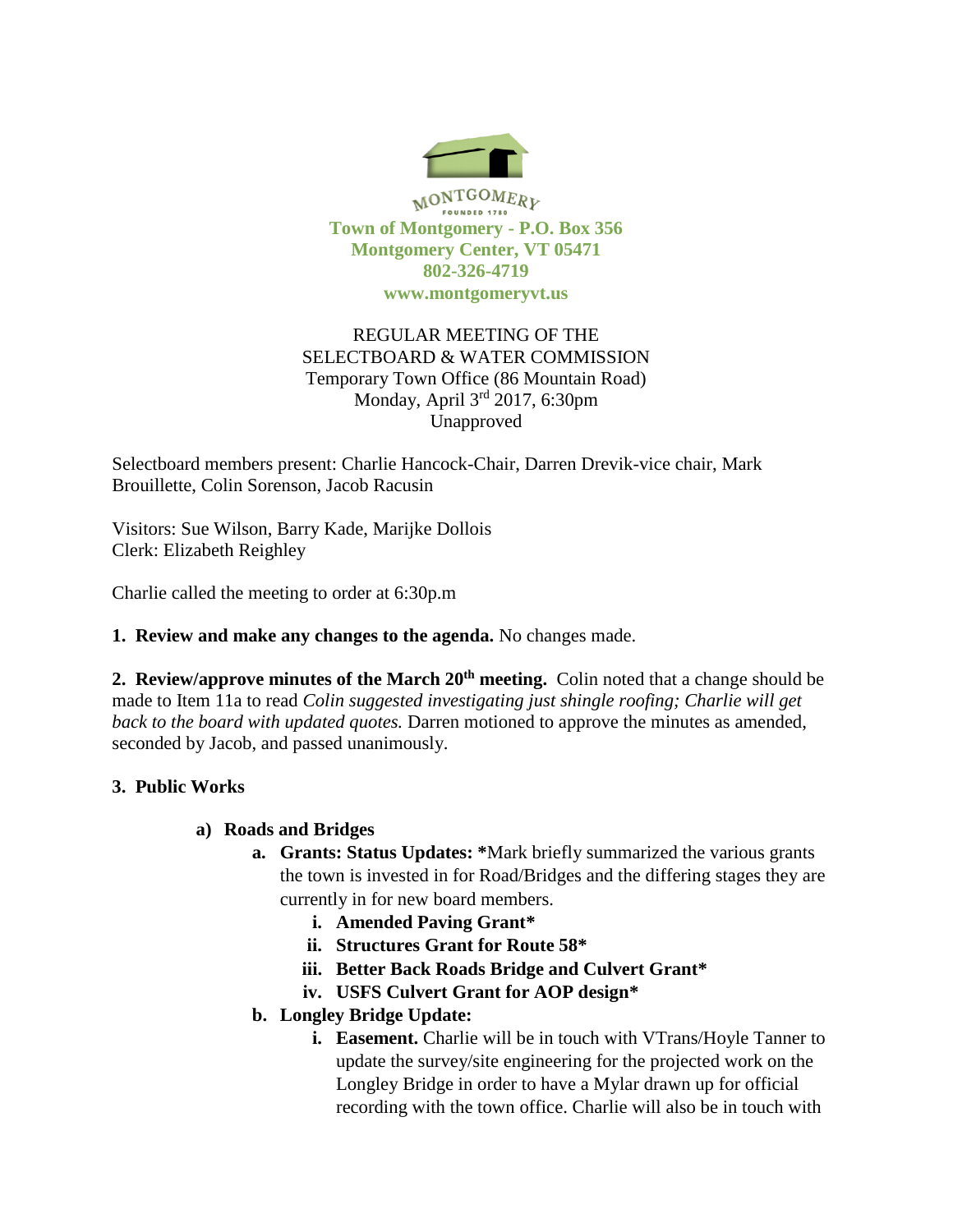the Longley's to discuss final details of the easement and continue to coordinate with the town's attorney.

- **c. Fuller Bridge Repairs.** Carry over
- **d. Brady Road.** Carry over
- **e. Insurance for Covered Bridges.** Carry over

## **b) Buildings and Grounds**

**a. Generators.** Charlie indicated the transfer switch for the generator at the school needs to be serviced for safety reasons prior to any testing. He will get back to the board about scheduling the maintenance of the transfer switch and the setup for the eventual test which will need to take place when school is not in session.

**Costs for Fuel: Blouin Contract.** Mark motioned to authorize Charlie to contact Blouin Brothers Oil and move forward with executing a town contract with dates amended to reflect actual beginning date of services. Charlie will sign away from the table. This was seconded by Darren and approved 5-0. Charlie will be in touch with Liberty Propane to terminate existing services and coordinate retrieving fuel.

4. Visitors (7:00pm). Sue Wilson wondered about the town getting new customers for Blouins and the potential of getting a price decrease. The board agreed that it would not be a good idea for potential legal reasons for the town to get involved in pledging to help a privatized company acquire new customers through solicitation. Barry Kade stated to the board his plan to contact Vermont legislature to discuss potential changes in open meeting law, specifically regarding electronic communications between town boards. Discussion took place. Charlie motioned to authorize Barry, on behalf of the town, to contact the legislature to ask them to clarify state statute 1 V.S.A § 310:

> (1) "Deliberations" means weighing, examining, and discussing the reasons for and against an act or decision, but expressly excludes the taking of evidence and the arguments of parties. (2) "Meeting" means a gathering of a quorum of the members of a public body for the purpose of discussing the business of the public body or for the purpose of taking action. "Meeting" shall not mean written correspondence or an electronic communication, including e-mail, telephone, or teleconferencing, between members of a public body for the purpose of scheduling a meeting, organizing an agenda, or distributing materials to discuss at a meeting, provided that such a written correspondence or such an electronic communication that results in written or recorded information shall be available for inspection and copying under the Public Records Act as set forth in chapter 5, subchapter 3 of this title.

This was seconded by Jacob and passed unanimously.

### **5. Water Commission Issues**

**a. Water Plan Automation quote.** Board members reviewed the Water Automation quote. All agreed they would need a breakdown of the quote to answer some of the questions they have regarding software/hardware installation and annual fees.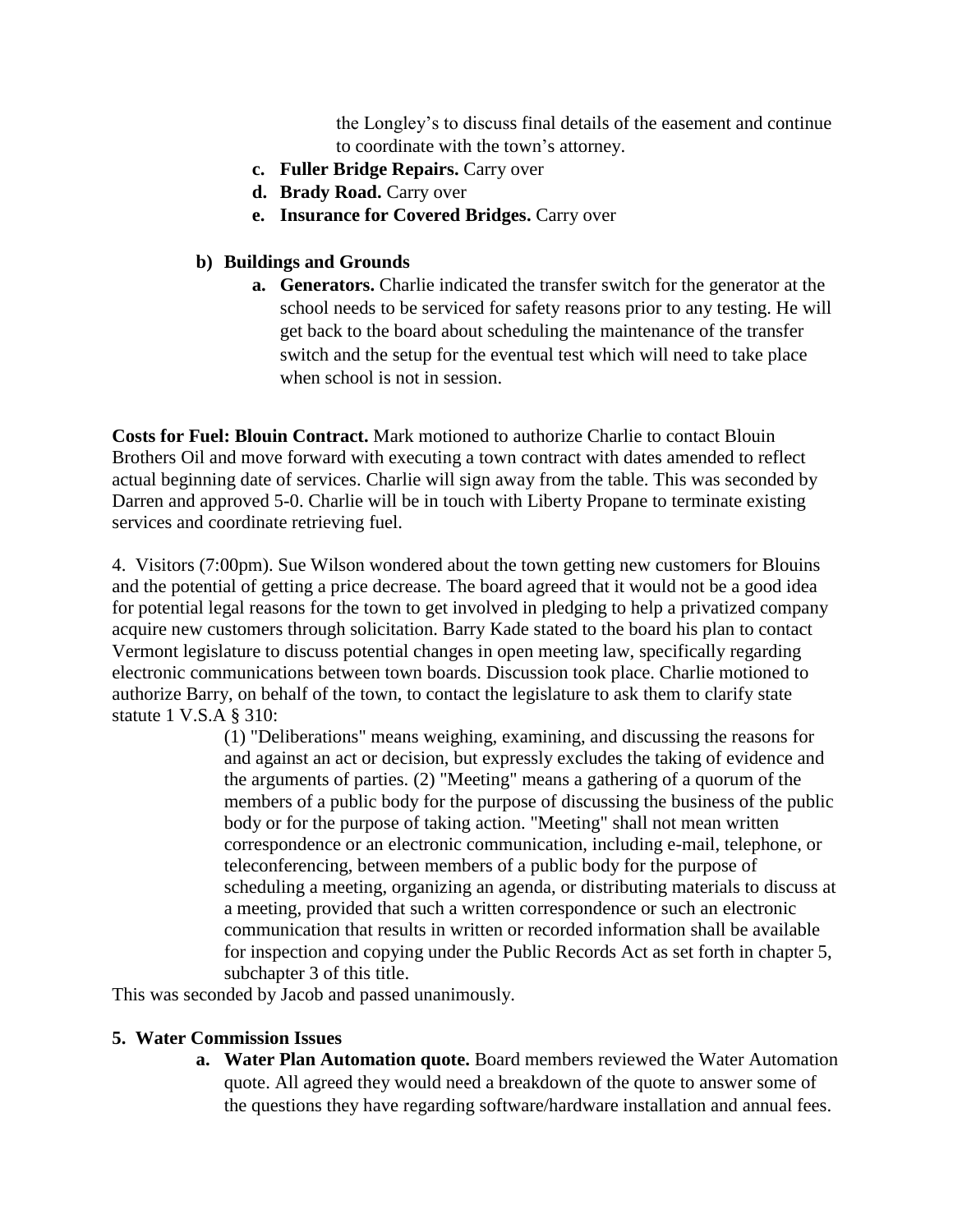Charlie will reach out to Kirk and go over the quote in detail and get back to the board.

#### **6. Old Business**

### **a. Final Appointments (carried over from March 20th)**

- **i. NW Solid Waste District Rep.** Barry Kade was nominated by Jacob and he was appointed to a three year term.
- **ii. Rep to MRBA Wild and Scenic.** Keith is unable to fulfill the representative position at this time, the board agreed to reach out to see if others are interested. Carry over.
- **iii. Zoning Administrator.** Carry over until the Planning Commission has given recommendation.
- **b. Changes in Workman's Compensation—designation of individuals (Independent Contractors vs. Employees).** Darren indicated that upon speaking with Deanna and in light of new information from VLCT regarding the workman's comp there is essentially no savings in switching independent contractors without insurance over to payroll. The board agreed that no action was necessary at this time. Mark motioned to authorize Charlie to sign a special warrant to pay Joey Buttendorf, since she will not be changed to payroll, away from the table. This was seconded by Darren and passed unanimously.

### **c. Town Office Needs; Main Street Office Repairs; Next Steps**

**i.** Process; Feasibility Assessment Quotes. Charlie reviewed the changes in the plan to safe house the town records in light of pod storage not being sufficiently available. The town will look into purchasing several gun safes capable of providing adequate fire protection. The board went over the feasibility quotes and Marijke requested, on behalf of the Library Board, that should the board decide to pursue a study of expansion of the PSB that they also look at what the cost would be to potentially expand the library footprint as well. Colin mentioned that they should also consider what changes will need to be made to the parking lot area in lieu of the library request and the potential changes that would make to an addition to the building. Jacob cited that he had some concerns about whether the town needs to reevaluate the stage of this process as there is still many that do not agree on a new town office/space/future needs. His suggestion was to look into revamping the boards' strategy for finding solutions and to include greater opportunity for public input and involvement in the process. Rather than spend money on more feasibility study at this time he suggested the board first work to reunite the community and gain common ground with more information and garner greater consensus on a solution addressing the needs of the community, including, but not necessarily limited to, increased vault space. Jacob outlined the potential for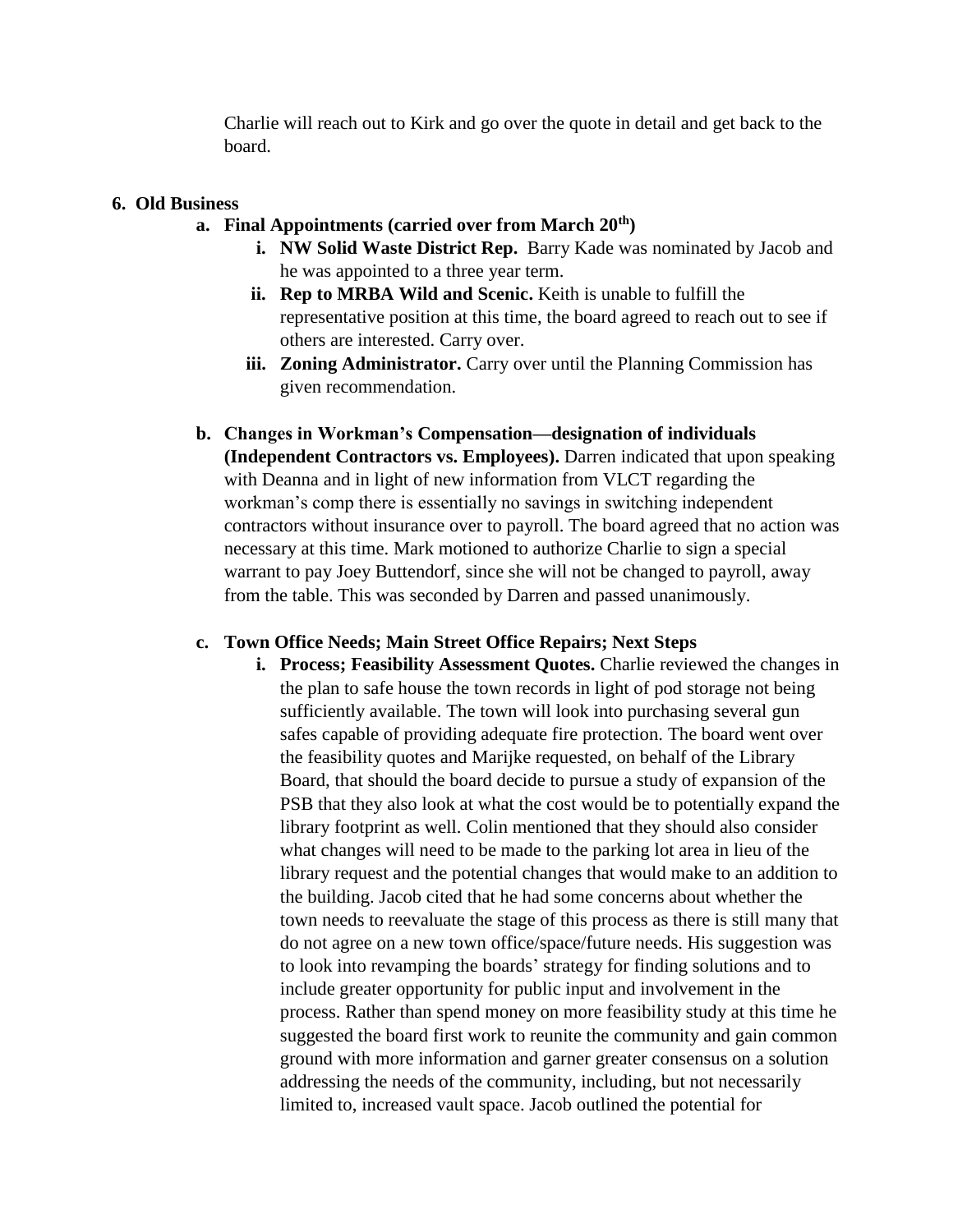chartering a new committee charged with both rebuilding trust and clarity within the community while also vetting potential solutions. Charlie requested Jacob bring some material to the next meeting outlining the framework discussed so they can work towards a proposal. Further discussion took place. Senator Sanders' office has indicated that the board will need to sign a privacy release to allow them to work with their liaison to the USPS on the town proposal re: consolidation and renovation. Mark motioned to sign the privacy release for the town to correspond with Senator Sanders' offices, seconded by Darren and passed unanimously.

- **ii. Town Office Roof.** The board reviewed the updated roofing quotes citing that despite the uncertainty of the future of the building, as owners of this asset and as lessors to the USPS, they still need to replace the failing roof to protect the building from further deterioration and all for continued USPS function. Board members agreed that once work ensues on the roof there may be some public interest in what is happening with the building and where it stands in the larger picture in town. Colin suggested the town hold a duly warned Special Town Meeting to discuss with the public the work happening at the post office site and provide information on the process unfolding (outlined above, section i). It was also suggested that the outreach plan evolving would address this need. Discussion ensued. There was not consensus of the need for a Special Town Meeting at this time. Darren motioned to accept the quote from R&A Roofing and replace the post office roof, seconded by Mark and passed unanimously. The board agreed that a statement put on the website regarding the roofing work and movement on evolving plans would help address curiosity/concern. Mark motioned that Charlie put together the draft for the website, seconded by Darren and passed unanimously.
- **d. Balloting Initiatives.** Carry over
- **e. Emergency Management: Hazard Mitigation Plan progress report.** The town needs to put the approved Local Emergency Operations Plan up on the town website. The Hazard mitigation plan is still under the FEMA approval process. Carry over.
- **f. Stanion Court Case Status.** Carry over

#### **7. New Business**

**a. Overweight Truck Permits.** Mark motioned to approve the following overweight truck permits, seconded by Darren, and passed 5-0: